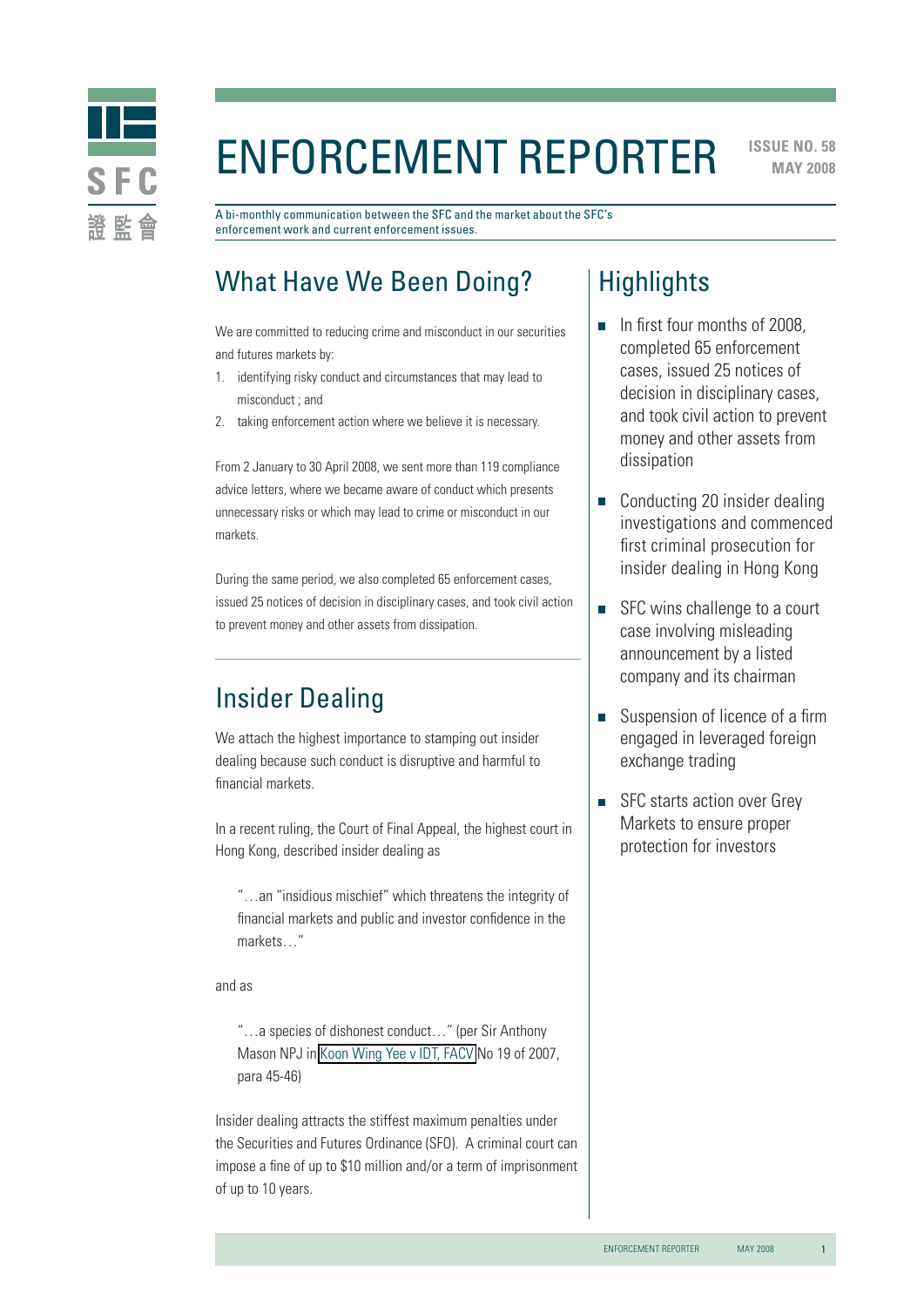We currently have 20 insider dealing investigations in progress involving suspicious trading by listed company directors, bankers, corporate lawyers and accountants.

Our strategy for attacking illegal insider dealing is a simple one. We aim to reduce the incidence of insider dealing by using the full range of powers and remedies contained in the SFO including criminal, civil and administrative sanctions.

In pursuit of this strategy, in the last three months:

- 1. the SFC started the first criminal prosecution for insider dealing in Hong Kong following an SFC investigation. This action was commenced by the SFC in January 2008 against five persons. After an application by the Department of Justice, it will now proceed as an indictable prosecution in the District Court. For further details, please follow this link to the SFC's [press release](http://www.sfc.hk/sfcPressRelease/EN/sfcOpenDocServlet?docno=08PR25) dated 28 February 2008.
- 2. the SFC commenced a third injunction proceeding to restrain the dissipation of proceeds of suspecte[d insider trading.](http://www.sfc.hk/sfcPressRelease/EN/sfcOpenDocServlet?docno=08PR66) (Since July 2007, we have commenced civil injunction proceedings restraining dissipation of almost \$100 million in suspected insider dealing profits)
- 3. two proceedings (separate inquiries into share trading in China Overseas Land and Investment Limited and Sunny Global Holdings Limited) have been set down for hearing in the [Market Misconduct Tribunal](http://www.mmt.gov.hk/eng/home/home.htm) (MMT) and a fourth case (inquiry into share trading in Mobicon Group Limited) has just been referred to the MMT by the Financial Secretary. The SFC is not a party to these proceedings. However, the cases arise from investigations conducted by the SFC which are referred to the Financial Secretary for action.

# Licence Suspended by the Securities and Futures Appeal Tribunal

In August 2007, we decided to revoke the license of Hong Kong Forex Investment Limited (HK Forex), a firm engaged in leveraged foreign exchange trading. This was the first time we had decided to take this kind of action against a firm based on misconduct following repeated failures by the company to implement reasonable and effective measures to prevent unlicensed activities by its staff.

HK Forex applied to the Securities and Futures Appeals Tribunal (SFAT) to review the SFC's decision and the SFAT commenced hearing the case in February 2008. HK Forex is not disputing the factual basis of the SFC's decision. However, HK Forex is arguing that the circumstances did not justify revocation of its licence.

In hearings conducted in February 2008, HK Forex proposed a penalty involving a suspension of its licence for one month and a fine of \$10 million. The SFAT rejected this proposal and decided to adjourn hearing the case until July 2008 when a related case will also be heard by the SFAT. In the meantime, the SFAT imposed an interim suspension of HK Forex's license for 5.5 months and stayed the SFC's decision to revoke the licence.

In granting the interim order, the SFAT commented that the ultimate penalty would not in any case be reduced to a suspension of less than 5.5 months.

HK Forex objected to the interim suspension order and sought an urgent stay of the suspension in the Court of Appeal. The Court of Appeal refused to intervene and upheld the power of the SFAT to make an interim order suspending HK Forex's license.

In doing so, the Hon Justice Rogers VP stated (at para 2):

"I have had a chance of reading through the decision of the Securities and Futures Commission and one thing is absolutely clear, this is a very serious breach of the Ordinance; not only a serious breach of the Ordinance, but it was a deliberate breach of the Ordinance. The appellant in this case [HK Forex] had very good reason to know what was going on and, apparently, breaches of the Ordinance were going on whilst previous complaints were being dealt with."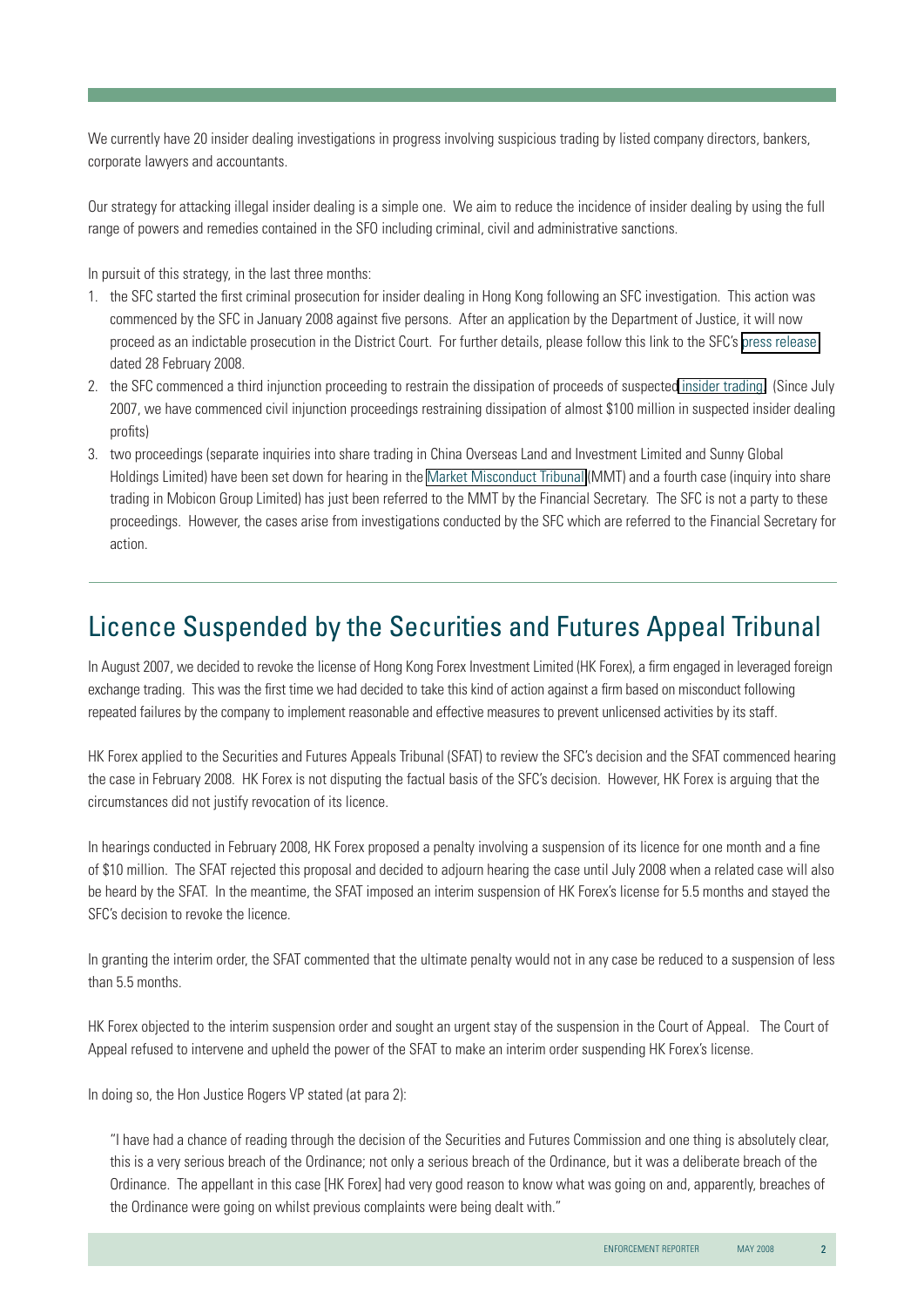For further information about the SFAT's interim suspension order, follow the link to the [Court of Appeal's decision.](http://legalref.judiciary.gov.hk/lrs/common/search/search_result_detail_body.jsp?ID=&DIS=59992&QS=%28cacv%7C26%2F2008%29&TP=JU#)

This was also the first time the SFAT had exercised a power to make an interim order pending a final hearing.

For further details, please follow this link to the SFC's [press release](http://www.sfc.hk/sfcPressRelease/EN/sfcOpenDocServlet?docno=08PR13) dated 29 January 2008.

### SFC Commences Action over Grey Markets

The SFC has recently started a proceeding under s213 of the SFO seeking orders restraining unlicensed persons from dealing in grey market securities.

The proceeding is based on allegations that the defendants were involved in grey market dealing of H shares of Bank of China Limited prior to the listing of these shares in Hong Kong on 1 June 2006. This IPO, which was heavily over-subscribed at the time, was one of the biggest listings in the world.

The SFC will argue that grey market trading constitutes dealing in securities and is an activity that is required to be licensed by the SFC.

In taking this action, the SFC is seeking to prevent the defendants from continuing to carry on grey market dealing without a license and to ask the court to clarify the issue so that investors are properly protected.

For further information, please follow this link to the SFC's [press release](http://www.sfc.hk/sfcPressRelease/EN/sfcOpenDocServlet?docno=08PR46) dated 31 March 2008.

# The SFC Wins Challenge to a Case involving Misleading Announcement

In April 2007, the SFC prosecuted successfully Daido Group Limited (Daido) and its chairman Mr To Shu Fai for making a false or misleading statement to the SFC in an announcement filed by Daido with the Stock Exchange of Hong Kong.

Both Daido and To appealed their convictions in the High Court.

In a decision handed down in February 2008, the High Court rejected the appeals and upheld the SFC's arguments.

This was an important case because it was the first successful trial of a case involving allegations of false or misleading information to the market under the dual filing regime.

The SFC alleged that Daido submitted a false or misleading statement to the Stock Exchange when responding to a query by the Stock Exchange about a sudden surge in turnover of Daido's shares on the market. The company claimed it knew of no reason for the sudden increase in turnover. In reality, the turnover had increased because To, the chairman of the company, was selling 200 million shares.

The case demonstrates that:

1. responses to official inquiries by the Stock Exchange must be truthful and accurate and that false or misleading responses can be prosecuted as criminal offences under the dual filing regime;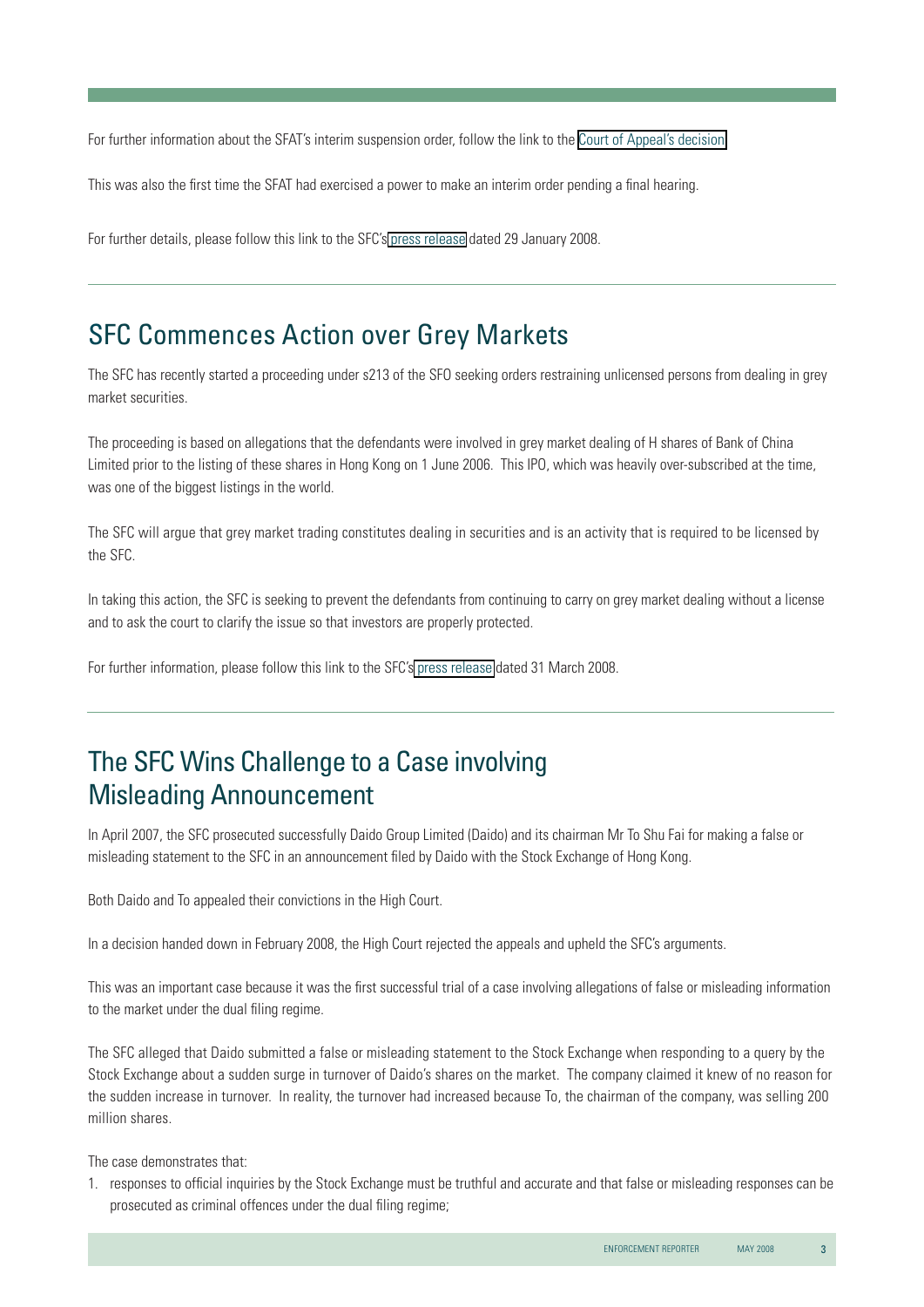- 2. company directors will also be liable for false or misleading statements made by a company where there is evidence that the director is knowingly involved in the commission of the offence by the company;
- 3. company directors have obligations to make proper inquiries and to inform themselves about the affairs of the company, especially when responding to an official question. In this case, the chairman To claimed he did not know that the sudden rise in turnover was attributable to the sale of his shares and he did not know that his shares were being transferred in the market that day. The evidence showed he knew the sale was being made and he made no inquiry to check whether the rise in turnover was linked to the sale of his shares. The court found his failure to make a proper inquiry was reckless and, in these circumstances, recklessness was enough to create criminal liability for the false or misleading response to the Stock Exchange.

For further information, please follow the attached link to [To Shu Fai and Daido Group Limited v SFC HCMA 547/2007,](http://legalref.judiciary.gov.hk/lrs/common/search/search_result_detail_body.jsp?ID=&DIS=60002&QS=%28%7Bhcma547%2F2007%7D%7C%7BHCMA000547%2F2007%7D+%25caseno%29&TP=JU#) 1 February 2008.

# SFC Resolves Compliance Issues using New Approach

In the last SFC Enforcement Reporter, we commented on a new approach to resolving serious compliance issues with licensed firms in circumstances where a firm faces the risk of having its license suspended immediately.

The new approach was first used to resolve a number of issues with South China Capital Limited and South China Research Limited.

Core Pacific-Yamaichi Capital Limited and two related firms entered into similar arrangements with us to resolve compliance issues. This is the second time we have adopted this approach.

Under these arrangements, firms are able to expiate earlier wrongdoing (or alleged wrongdoing) by:

- 1. agreeing to pay a fine in combination with a series of forward-looking undertakings about future conduct;
- 2. agreeing to independent and random tests and reviews; and
- 3. agreeing not to dispute the nature and level of disciplinary sanction if these same problems arise again in a specified period of time (usually several years).

The SFC is only interested in discussing these types of arrangements where:

- 1. the misconduct in issue is serious and the range of potential disciplinary sanctions includes a suspension (or worse); and
- 2. the firm, through its senior management, has already demonstrated to the SFC a commitment to remediation and compliance in the future.

The senior management of Core Pacific have demonstrated their strong commitment to prevent misconduct in the future. This agreement produces positive outcomes for the firm, its clients, the market and the SFC.

For further information, please follow the link to our [press release.](http://www.sfc.hk/sfcPressRelease/EN/sfcOpenDocServlet?docno=08PR58)

### Market Manipulator Avoids Immediate Jailing

The SFC has successfully prosecuted another market manipulator. On 6 March 2008, the Eastern Magistracy convicted Mr Yeung Fong Shui for manipulating the market. In this case, the Court took into account the fact that the defendant pleaded guilty at the first opportunity and co-operated with the SFC during their investigation. As a result, the Court handed down a suspended jail sentence.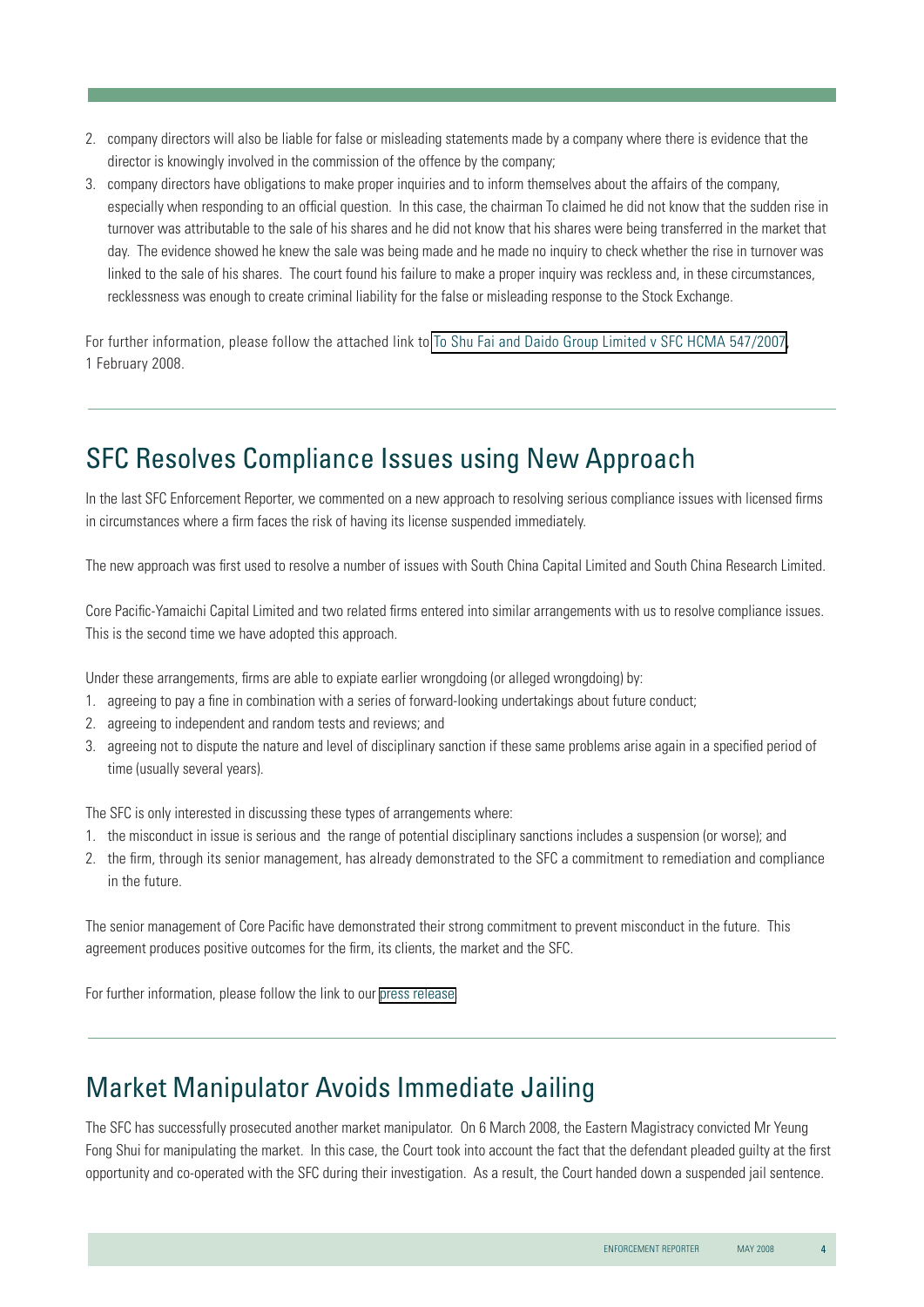Yeung was the sixth person to have been given a jail sentence in the past 12 months for market manipulation. In five out of the six cases, the manipulators were sentenced to suspended jail terms, from one month to four months. The suspended sentences handed down by the court appear to reflect the benefit of co-operation and pleading guilty at the earliest opportunity.

As mentioned in the last issue of the Enforcement Reporter, the SFC encourages co-operation in respect of its disciplinary proceedings. It appears from the sentences handed down following the recent market manipulation convictions that co-operation can be the difference between going to jail and receiving a suspended sentence.

The conviction of Yeung in March related to events which occurred in May 2007. The charges in this case were laid only 6 months after the SFC's investigation started. The speed with which the SFC was able to detect, investigate and prosecute this manipulator shows the resolve of the SFC to proceed to take action quickly against manipulators where there is proper evidence to do so.

If you would like to know more about the cases, please follow these links to our press releases date[d 4 July 2007,](http://www.sfc.hk/sfcPressRelease/EN/sfcOpenDocServlet?docno=07PR113) [26 July 2007,](http://www.sfc.hk/sfcPressRelease/EN/sfcOpenDocServlet?docno=07PR126) [5](http://www.sfc.hk/sfcPressRelease/EN/sfcOpenDocServlet?docno=07PR148)  [September 2007,](http://www.sfc.hk/sfcPressRelease/EN/sfcOpenDocServlet?docno=07PR148) [7 December 2007,](http://www.sfc.hk/sfcPressRelease/EN/sfcOpenDocServlet?docno=07PR213) [3 January 2008](http://www.sfc.hk/sfcPressRelease/EN/sfcOpenDocServlet?docno=08PR3) an[d 6 March 2008.](http://www.sfc.hk/sfcPressRelease/EN/sfcOpenDocServlet?docno=08PR32)

# Secret Accounts Again

The SFC continues its efforts to crack down on the operation of secret accounts. In this regard, the SFC recently suspended the licence of a regulated person for three months.

The SFC's investigation found that Mr Wong Ho Fei signed three client account opening documents as witness. In doing so, Mr Wong was confirming that he had witnessed the clients signing these documents and that he had explained the contents of the documents and the risk disclosure statements to the clients. In fact, Mr Wong had never met these clients.

Previous action by the SFC in tackling secret accounts has focused mainly on the use of nominee accounts. On this occasion, the SFC has addressed conduct which can facilitate the opening and operation of secret accounts. Such conduct can facilitate serious crimes like market manipulation and insider dealing.

The SFC will continue to take action against similar misconduct.

The SFC will continue to take action against similar misconduct which can facilitate the creation of secret accounts and more serious crimes like market manipulation and insider dealing.

For further details of Mr Wong's case, please follow the link to the SFC's [press release](http://www.sfc.hk/sfcPressRelease/EN/sfcOpenDocServlet?docno=08PR19) dated 4 February 2008. For details of previous action in the operation of secret accounts, please follow the link to previous issue of [Enforcement Reporter.](http://www.sfc.hk/sfc/doc/EN/speeches/public/enforcement/08/jan_08.pdf)

# Disclosure of Interests

The SFC continues to highlight the importance of the obligation on directors and substantial shareholders to make timely disclosure of their interests in listed companies. Under Part XV of the SFO, listed company directors, chief executives and substantial shareholders are required to disclose and notify the listed company and the Hong Kong Stock Exchange of changes of interest.

From 2 January to 30 April 2008, the SFC prosecuted 5 entities for disclosure of interest breaches. In each case, the defendant pleaded guilty. Fines were imposed ranging from \$4,000 to \$20,000.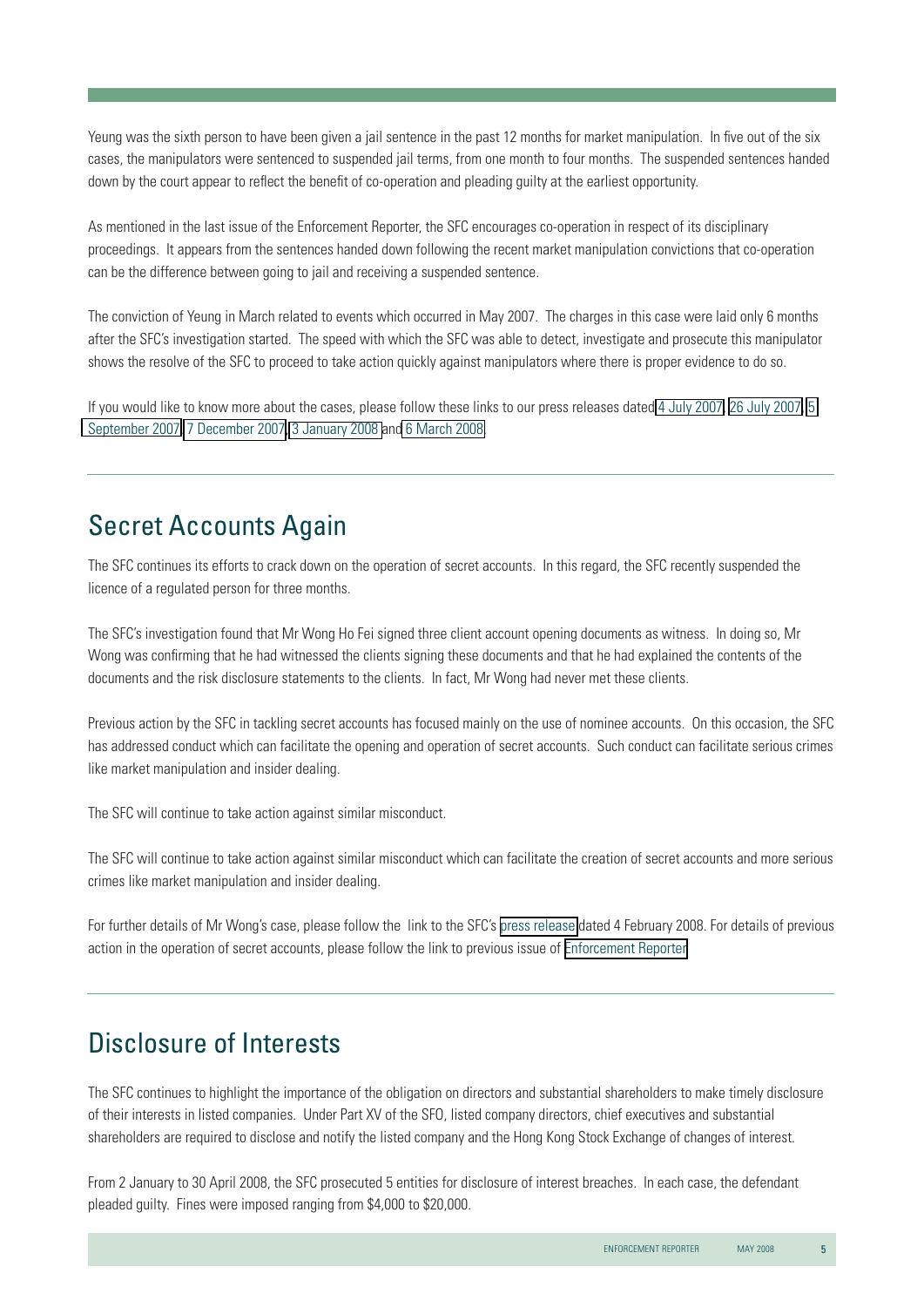#### **Disclosure of Interests Systems – A Commendable Approach**

We recently conducted an investigation into suspected breaches of disclosure of interests by a licensed firm. The way in which the firm tackled the issues that it faced was commendable. We thought it may be useful to briefly outline the approach adopted by the firm as an example to other licensees.

By way of background, and in anticipation of the introduction of the SFO in 2003, the firm developed and implemented a system (" Hong Kong system") to aggregate positions in Hong Kong stocks held by related entities globally, for the purpose of disclosing their interests under Part XV of the SFO. Following the discovery of a failure to make timely disclosure in 2006, the firm reported its failure to us and instituted a review of the Hong Kong system. The review was comprehensive involving critical examination by business, legal and information technology staff within the firm. Having devised and implemented enhancements to the system, the firm then subjected the enhanced system to rigorous testing over a period of several months by establishing a test environment which mirrored the live system.

During the test period, the firm identified a number of stocks which had been omitted from the aggregated position, resulting in nondisclosure. These errors occurred because the same stock had been differently described by related entities with the result that the aggregate positions on that stock were not reported. In response to this, the firm reported the failure to us and continued to enhance its system to prevent any recurrence.

We encourage firms to continuously review their existing systems with a view to enhancing them, taking steps (such as, a rigorous testing programme over a reasonable period of time) to detect deficiencies, undertaking further enhancements and refinements if deficiencies are identified, and self-reporting any errors to us in a timely manner. Aside from aiding compliance with disclosure obligations, this approach is likely to influence the way in which we decide to proceed in the event of any breach.

# Enforcement Policy and Practice

#### **International Co-operation and Assistance**

As financial markets around the world become increasingly inter-connected/inter-dependant through advances in communication technology, opportunities for cross-border market misconduct abound. Individuals intent on perpetrating misconduct on markets have scant regard to the jurisdictional boundaries between one country and another. This presents obvious challenges to regulators who are charged with the responsibility of regulating markets and seeking to minimize crime and misconduct.

One of the statutory functions of the SFC is to co-operate with and to provide assistance to regulatory authorities or organizations, whether they are formed or established in Hong Kong or elsewhere.

This means we are obligated to provide assistance to overseas regulators. The SFC has been working closely with its counterparts worldwide by entering into bilateral co-operative arrangements with 40 foreign authorities. A [full list](http://www.sfc.hk/sfc/html/EN/aboutsfc/cooperation/cooperation.html) of these authorities can be found on the SFC's website.

Furthermore, the SFC is one of the 47 signatories to the IOSCO Multilateral Memorandum of Understanding ("IOSCO MMOU"), which is a global information sharing arrangement among securities regulators. Under the IOSCO MMOU signatories are to provide reciprocal assistance to one another in the following ways:

- 1. providing information and documents to the requesting authority;
- 2. obtaining information and documents regarding the matters set out in a request (including contemporaneous records sufficient to reconstruct all securities and derivatives transactions, and records that identify the account holder(s) and beneficial owner(s)/ controller(s)); and